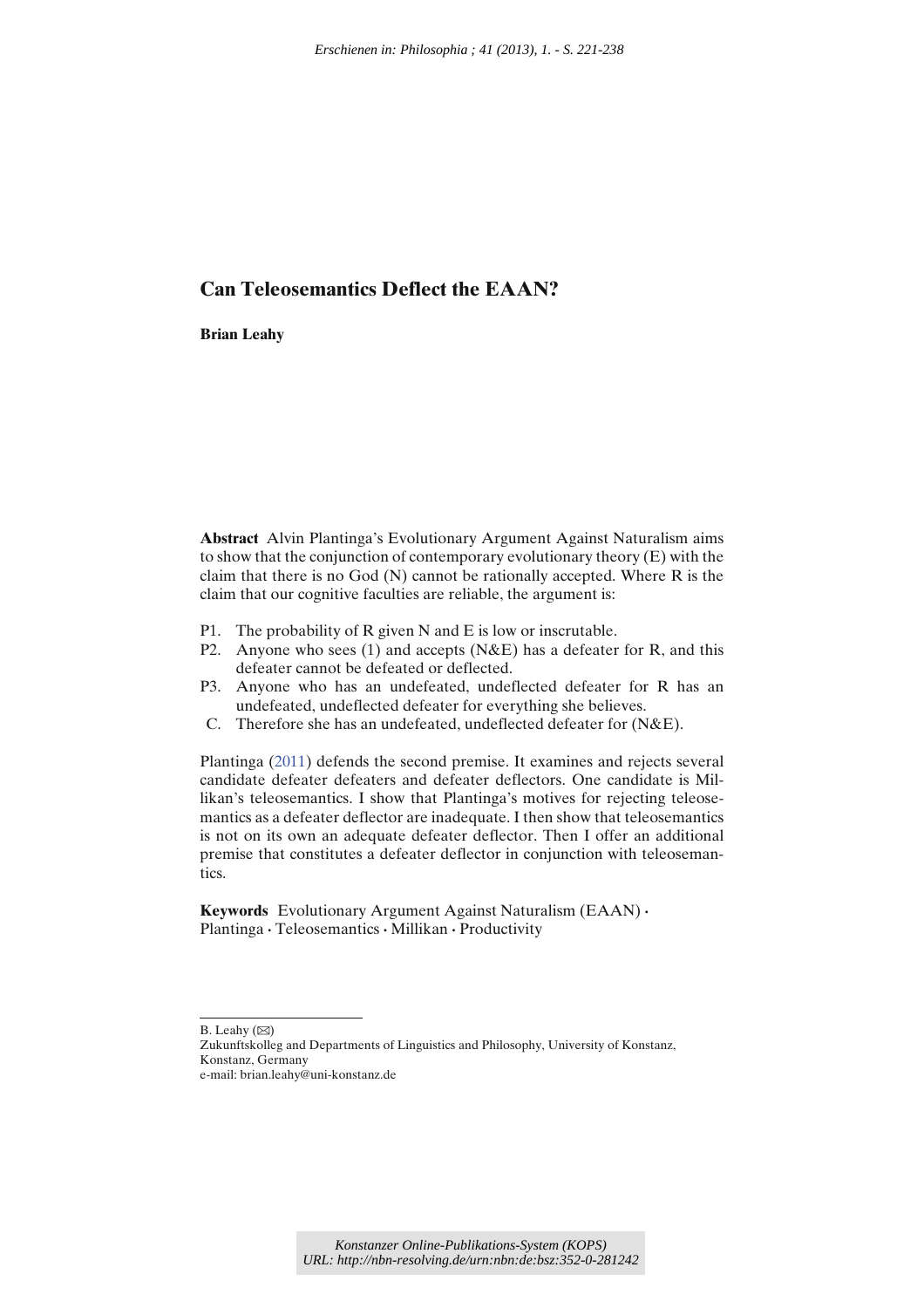## **Introduction**

Let metaphysical naturalism (N) be the claim that God does not exist, or if there is a God, this being plays no causal role in the world's transactions. The Evolutionary Argument Against Naturalism (EAAN) is concerned to show that N is rationally unacceptable. Let R stand for the claim that our cognitive faculties are reliable—that they produce a good deal more true beliefs than false beliefs in nearby possible worlds. Let E stand for the claim that our cognitive faculties are the product of evolution, as described by current evolutionary theory. Then the EAAN is:

- P1. The probability of R given N and E is low or inscrutable.
- P2. Anyone who sees (1) and accepts ( $N&E$ ) has a defeater for R, and this defeater cannot be defeated or deflected.
- P3. Anyone who has an undefeated, undeflected defeater for R has an undefeated, undeflected defeater for everything she believes.
- C. Therefore she has an undefeated, undeflected defeater for (N&E).

Alvin Plantinga's article "Content and Natural Selection" (Plantinga 2011) defends P2. It examines and rejects several candidates for defeater defeaters or defeater deflectors. One of the candidates is offered by Millikan's teleosemantics. I will show that Plantinga has overlooked relevant aspects of Millikan's theory, and so has not shown that Millikan's theory cannot deflect the defeater for R. I will then ask whether Millikan's theory can deflect the defeater for R. I will show that on its own it can not. But supplemented with a further premise it can.

The next section briefly describes the EAAN. The third section presents Plantinga's two arguments for why teleosemantics does not provide a reason to reject P2. The following section outlines Millikan's view. The fifth section shows how Millikan's account avoids Plantinga's arguments. The sixth section argues that teleosemantics cannot, on its own, defeat or deflect the defeater for R. It then introduces and additional premise that, combined with teleosemantics, can deflect the defeater for R, demonstrating that P2 is false. The final section concludes.

#### **The Evolutionary Argument Against Naturalism**

The EAAN is developed at length in Plantinga (1993, 2002). In Plantinga (2011), he establishes P1 thus: start with a hypothetical species such that

#### $222$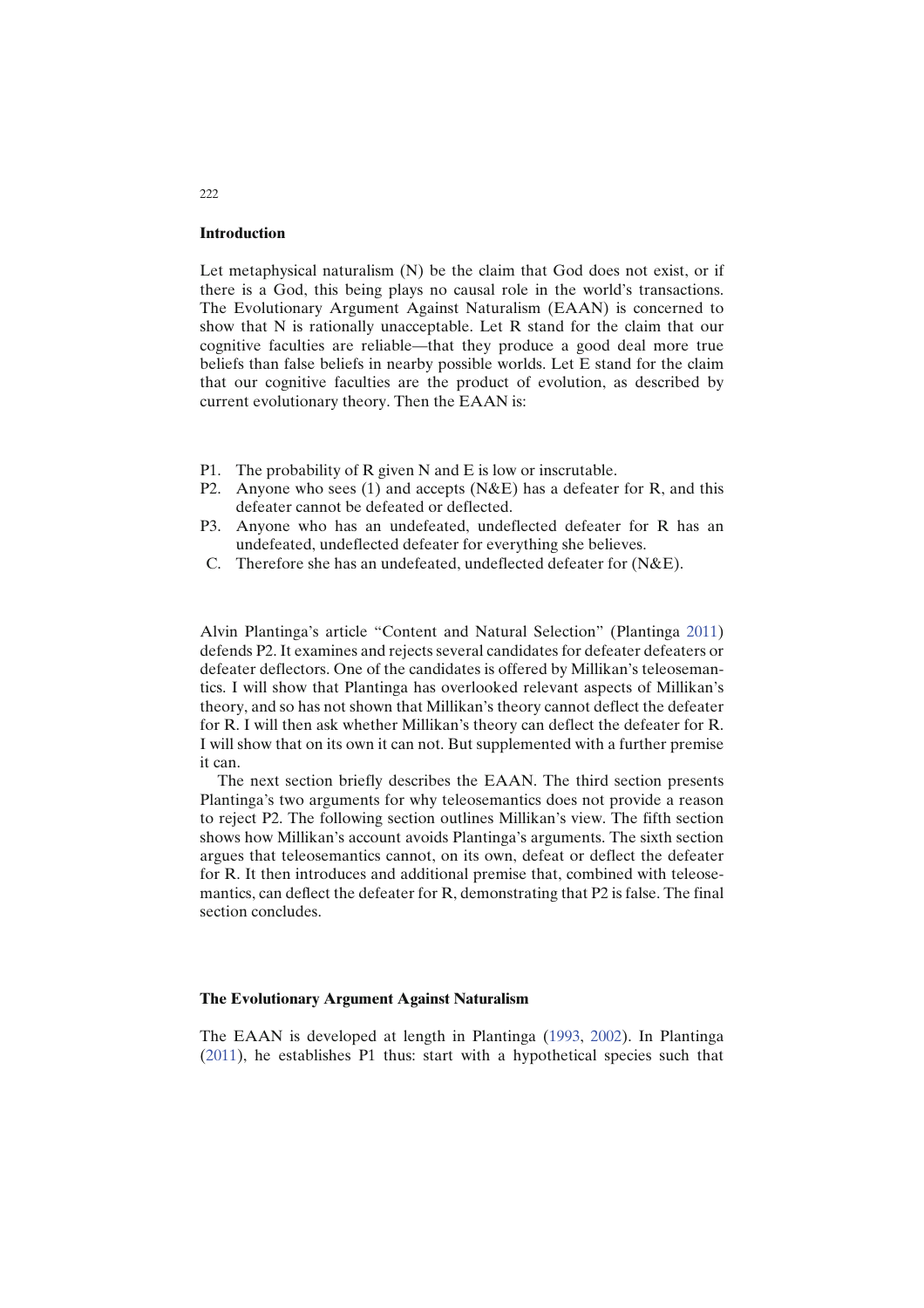( $N\&E$ ) is true for that species. What would  $p(R|N\&E)$  be for this species? Assume materialism or physicalism, and assume that a belief is some sort of neurological structure with both neurophysiological properties and propositional content. Thus understood, it is plausible that beliefs play a causal role in generating behaviour. But it is not clear that their propositional content plays a causal role: for if a belief had the same neurophysiological properties and a different content, it would still play the same causal role in generating behaviour. Plantinga concludes that semantic epiphenomenalism (SE) is likely, given (N&E): p(SE|N&E) is high.

If SE is true, then false beliefs do not cause maladaptive behaviour because they are false, and true beliefs do not cause adaptive behaviour because they are true. So the truth or falsehood of a belief is causally irrelevant to behaviour, and so causally irrelevant to fitness. So it is unclear how natural selection can select for true belief or against false belief. Writes Plantinga, "If SE were true, it would be an enormous cosmic coincidence, a stunning piece of not-to-beexpected serendipity, if modification of behaviour in the direction of fitness also modified belief-production in the direction of greater reliability" (p. 437). So R is unlikely given N&E&SE: p(R|N&E&SE) is low.

But then, by the theorem of total probability, we have:

$$
p(R|N\&E) = [p(R|N\&E\&SE) \times p(SE|N\&E)]
$$

$$
+ [p(R|N\&E\&\sim SE) \times p(\sim SE|N\&E)]
$$

This equation ensures that when  $p(SE|N&E)$  is high and  $p(R|N&E&SE)$  is low, p(R|N&E) must also be low. This can be checked by substituting arbitrary values for the terms of the equation: for example, if  $p(SEN&E)$  is 0.8 and p(R|N&E&SE) is 0.3, p(∼SE|N&E) is 0.2 and p(R|N&E) is at most 0.44—that is, if p(R|N&E&∼SE) is 1. While it is unreasonable to assign precise values to these terms, our estimation of the value of  $p(R|N&E)$  should be guided by this equation.

Plantinga concludes that  $p(R|N&E)$  is low for our hypothetical population under the assumptions of materialism/physicalism and that a belief is some sort of neurological structure with both neurophysiological properties and propositional content such that  $p(SE|N&E)$  is high. And since the human population is not relevantly different from our hypothetical population,  $p(R|N&E)$  is low for us as well.

Now we turn to P2, the claim that anyone who accepts both P1 and (N&E) has a undefeated, undeflected defeater for R. Plantinga argues that there is no admissible additional proposition X that the naturalist may accept such that  $p(R|N&E&X)$  is high. His argument cannot be exhaustive; rather, he reviews and rejects several reasonable candidates. One of these, labelled T, is the proposition that expresses a Millikan-style teleosemantic theory of content.

In this paper I will assume that T is a candidate defeater deflector, not a defeater defeater. Any proposed defeater deflector must be both *admissible*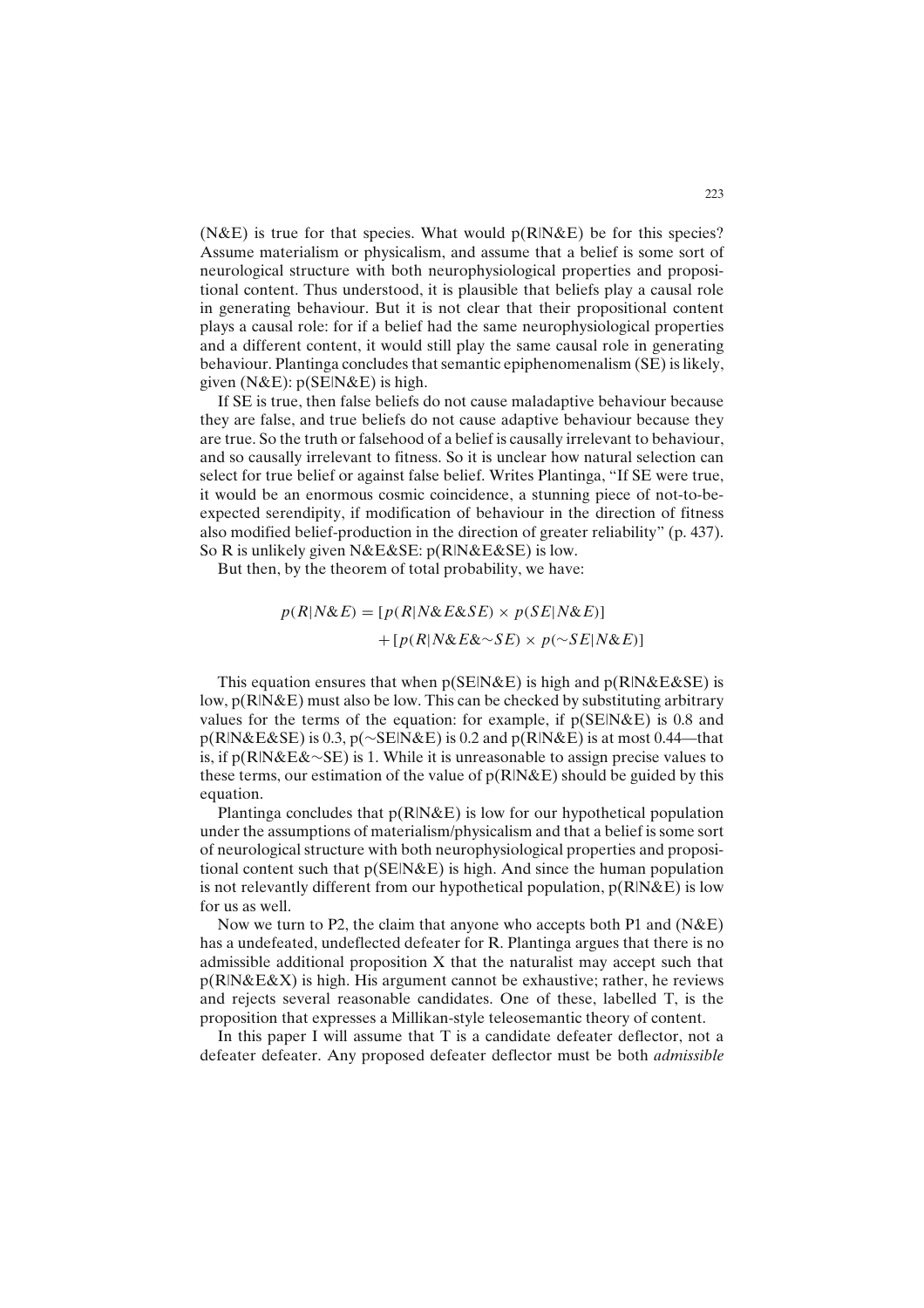and *adequate*. Plantinga provides some necessary conditions on admissibility. First, no proposition that entails R or entails R in conjunction with N or E is admissible, since if such defeater deflectors were admitted, every defeater would be deflected (R itself would be a defeater deflector for every defeater of R). Second, no proposition that is equivalent to R is admissible (this is a consequence of the first condition). Third, no contradiction or obviously irrational belief (Plantinga's example is the denial of a simple truth of arithmetic) may be a defeater deflector. What the EAAN aims to show is that there is an irrationality to believing  $[(N&E)$  and  $p(R)N&E)$  is low]; even if an irrational belief X redeems that pair of beliefs from irrationality it does so at the expense of introducing irrationality elsewhere. A proposed defeater deflector X is adequate only if  $p(R|N\&E\&X)$  is neither low nor inscrutable (p. 440).

Plantinga, in denying that teleosemantics provides a defeater deflector, must deny either that T is admissible or deny that it is adequate. He denies its admissibility.

## **Plantinga's Arguments**

Plantinga argues that if T were true, there would be no such thing as belief in N. As a result, conjoining T with N to evaluate the conditional probability of R on (N&E&T) introduces irrationality into the belief system. So T is inadmissible.

The argument for why N and T cannot be conjoined is this. Suppose that T is true and that  $N$  is a teleosemantic signal. Then there is  $(1)$  a producer of tokens of N,  $(2)$  a consumer of tokens of N,  $(3)$  a response A from the consumer to tokens of N such that (4) there is a state of affairs S that must obtain if the consumer(s) of N are to accomplish their functions by the normal mechanism in responding A-wise. Then the content of a token of N is S.

Plantinga allows that (1) and (2) may be fulfilled. The problems he sees involve (3) and (4). What is the adaptive response from consumers of N? And can the state of affairs that God does not exist be necessary for consumers to perform their proper functions normally by responding that way?

Plantinga argues that there is no adaptive response by consumers of N to tokens of N. Of course, tokens of N evoke a wide range of actual responses. But none of these do much if anything to increase the reproductive chances of their consumers; and if they do occasionally increase the reproductive chances of their consumers, they would do so whether or not God exists. Furthermore, even if there were a normal response, that God does not exist could not be a necessary condition on the consumer performing their proper functions normally by responding that way. For whether God exists or not, God does so invariantly, and so no sign can covary with variations in that state of affairs, and so no sign can carry information about that state of affairs. Plantinga concludes that if teleosemantics is true, then there can't be any such belief as naturalism.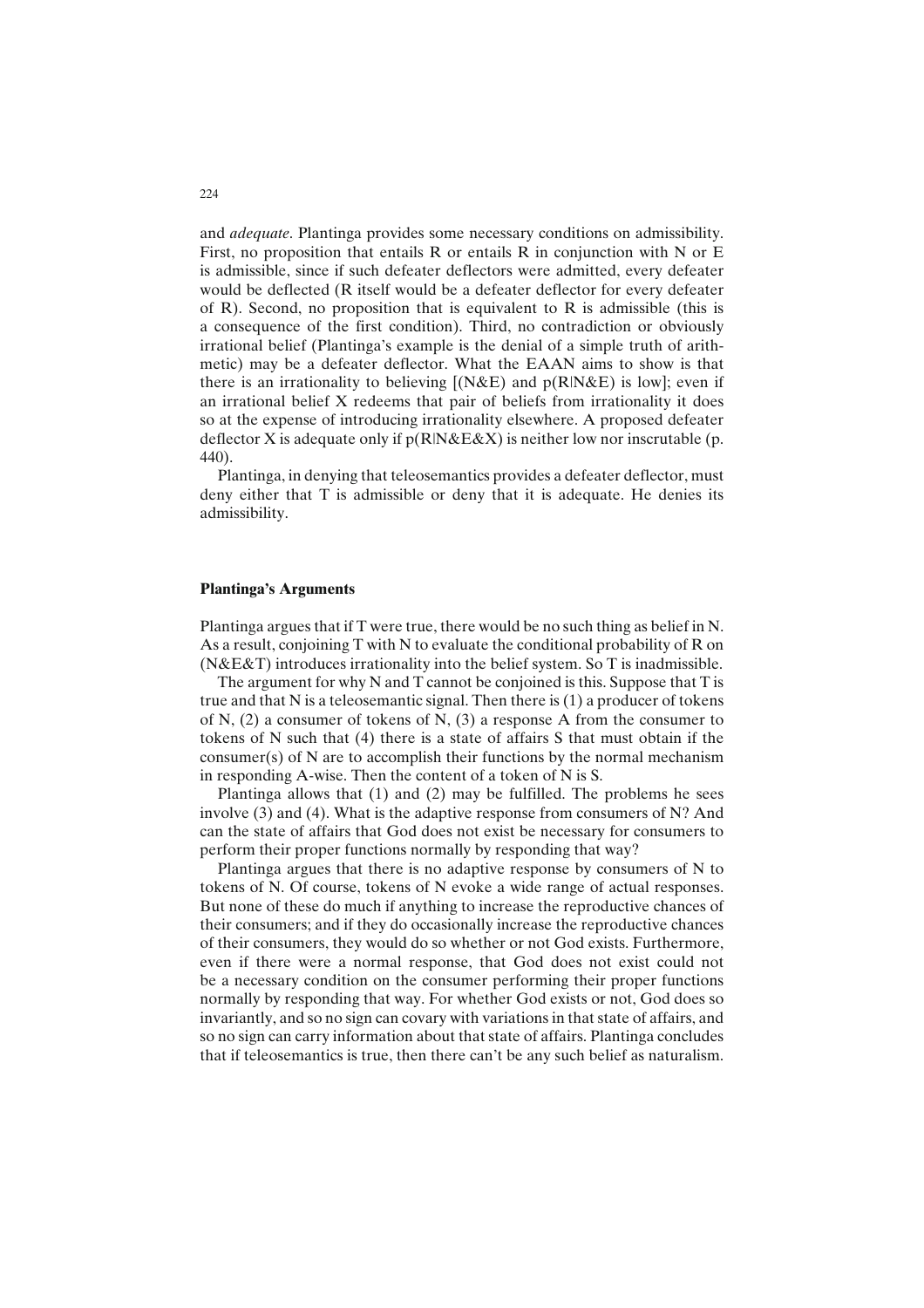I now want to show how Professor Millikan's view is not addressed by this challenge.

### **A Presentation of Millikan's Teleosemantics**

I think Professor Plantinga's arguments support this conclusion: a signalling system where the only type of signal was 'God does not exist,' where the only variable aspects of that sign were the time and place of its utterance, and where the variable system of environmental conditions responsible (in Millikan's sense) for the success of the signalling system was God's nonexistence, could not develop. For God's nonexistence is not a variable state of affairs, and so signal producers cannot have as function to make their sign co-vary with variations in God's existence.

However, a signal that means that God does not exist can be part of a richer signalling system, that is, a system whose token signals are articulated into more variable aspects. Further, facts about God need not have played any explanatory role in the historical success of the system. To understand this we need a presentation of Millikan's view on productivity: that is, on how novel signals can have content determined by the selectional history of the signalling system of which they are a member. On this view a sign can have as content a state of affairs that has played no causal role in the selection of the signalling system.

Here I present sufficient conditions on the development of a productive Millikan-style signalling system. These are not all individually necessary. I add unnecessary restrictions that reduce the generality of the account presented because I think they ease presentation of the view. The account is fully developed in Millikan (1984a). I begin with basic pieces of Millikan's technical apparatus, gradually developing and assembling Millikan's complex account of the content of a representation. With one example I introduce and illustrate (reproductively established) characteristics, proper functions, and most proximate normal explanations. I use a different example to illustrate variable ranges of environmental conditions. A third example assembles introduces and illustrates the notions of signal producer, signal consumer, signalling system, and mapping function. Finally I show how these pieces determine the content of a signal.

Take a family I of devices that are reproducing under some sort of selection pressure, such as natural selection. Suppose that some members of I have a characteristic C, and having C sometimes results in them having effect F. Suppose that having effect F is beneficial for the organisms that have it, increasing their reproductive chances, and thereby contributing to the proliferation of C in I. When one must appeal to the fact that some members of I with C had effect F in order to explain the proliferation of C in I, we say that it is a proper function of descendent members of I to F; and that holds even for descendent members of I that lack C or are otherwise unable to F.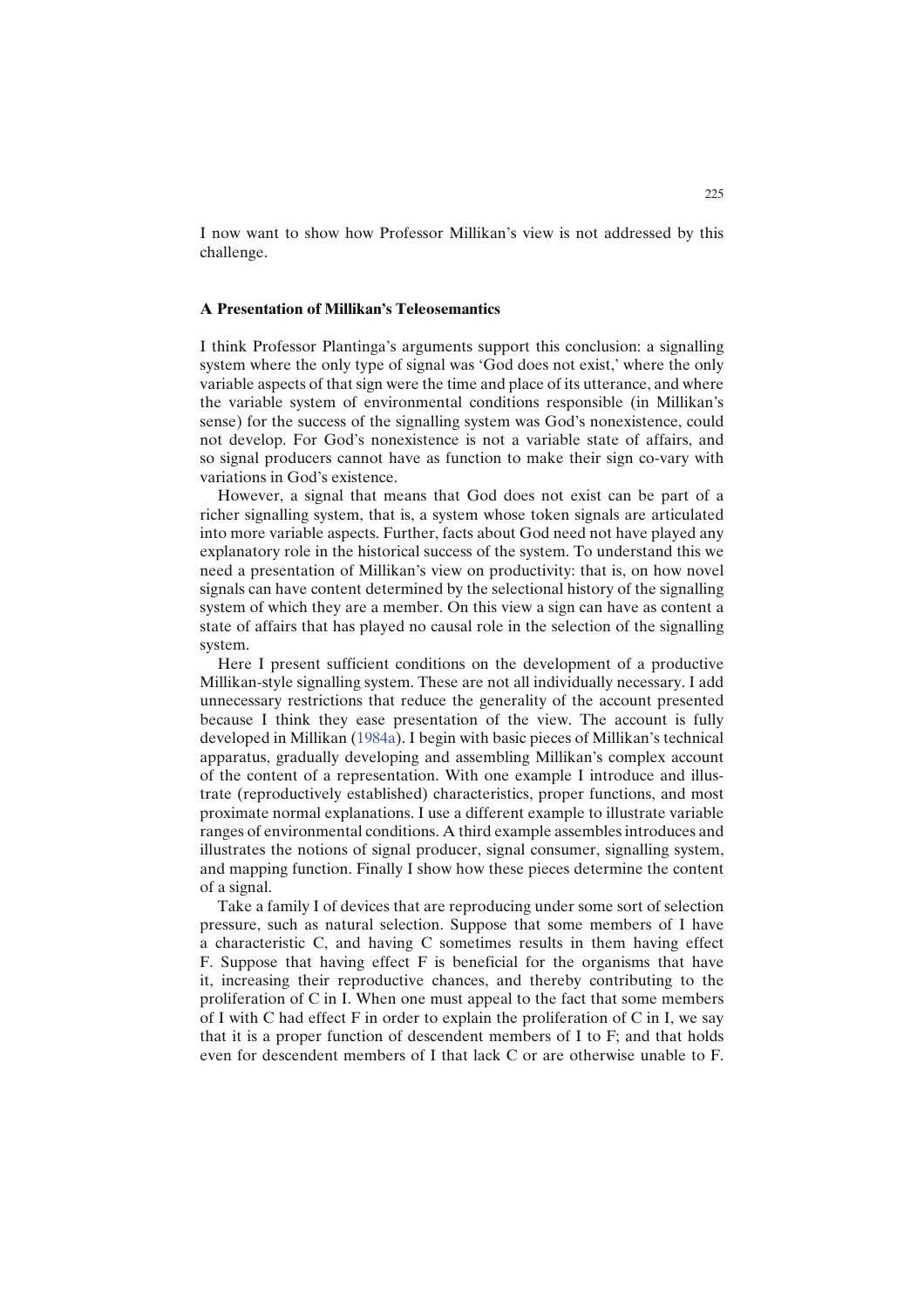For example, let the lenses of human eyes be the family I; some members of this family have a characteristic C (a particular shape) that sometimes causes diffused light reflected from a single point in the environment to be projected onto a single point on the retina. Doing so was beneficial for human eyes with lenses, and increased their reproductive chances, making sure lenses with that shape remain widespread amongst humans. Thus we say that causing diffused light reflected from a single point to be projected onto a single point on the retina is a function of those lenses, including malformed lenses that are incapable of doing so.

A complete, general explanation of how members of I most often performed F on the occasions when they actually performed F is called a normal explanation for the performance of F. A normal explanation will appeal to characteristics shared by all members of I that did F on the relevant occasions, environmental conditions those members were in that were consistent across the relevant occasions, and, by adding natural laws, shows without gaps how this setup resulted in the performance of F. An explanation is *general* if it covers several cases by appeal to a generality, rather than a Boolean construction. Suppose members of I in fact sometimes performed F through process x, sometimes through process y, and sometimes through process z. Even if members of I in fact performed F through process (x or y or z) more often than they performed F by any other process or Boolean construction of processes, it is not the case that it is normal for members of I to perform F by process (x or y or z). Disjunctive explanations of this sort are not normal explanations. A normal explanation for how members of I perform F looks for the single process by which members of I most often performed F on the occasions when they in fact performed F. In our example, a normal explanation for a lens' ability to cause diffused light reflected from a single point to be projected onto a single point on the retina will appeal to internal features such as the shape and transparency of the lens, and so on; environmental conditions such as the transparency of the medium (air) that most often lies between the eye and observed objects, spectrum and intensity of ambient light, etc.; natural laws about the behaviour of light in those environmental conditions such as rates of diffusion over various distances, etc., all in enough detail to show completely how this arrangement leads to diffused light reflected from a single point in the environment being projected onto a single point on the retina.

When a member i of I has effect F by the mechanism appealed to in the normal explanation, we say that i has done F normally. When a member i of I has the internal characteristics C appealed to in the normal explanation, then we will say that i is normally constructed. Alternatively we may say that a member of I is normally constructed not across the board but relative to some specified functions. When environmental conditions are as they need to be for a member i of I to perform all F's normally, then we will say that i is in its normal conditions. Again, we may also say that a member of I is in its normal conditions not across the board but only relative to some specified functions. The least detailed normal explanation that is still a complete explanation is called the most proximate normal explanation.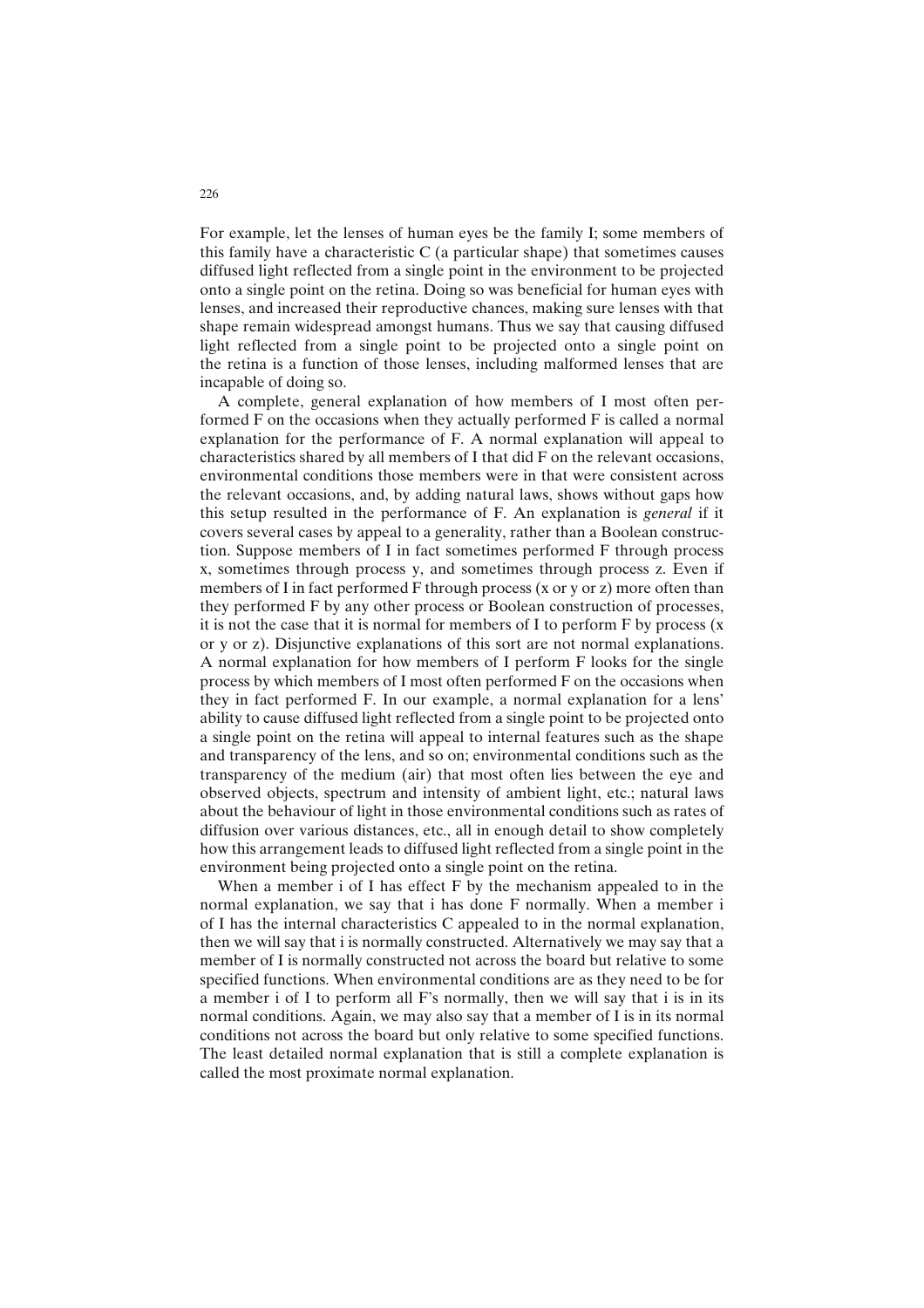Now suppose that the causal process specified by a normal explanation for a function F is in some ways costly for individuals engaged in that process; it requires resources that could be used elsewhere. And suppose that the process by which F is normally accomplished does so with higher probability under certain environmental conditions, but with lower probability under other, incompatible environmental conditions. That is, there is a natural variable range of environmental conditions E such that the conditional probability of completing the process by which F is normally accomplished is different on different members of that range. In that case I will do better if that causal process is initiated by its members more when environmental conditions determine a higher probability for successful F, and less when environmental conditions determine a lower probability for successful F.

Suppose further that members of I are not causally sensitive to the relevant environmental conditions. So whether the process is initiated or not is independent of whether environmental factors determine a higher or a lower probability for successful F. The only causal impact those environmental factors have on the process that results in F occurs after the costs associated with that process have been incurred.

A new (fictionalized) example. Some turtles bury their eggs in holes dug on beaches (a costly process). These holes protect the eggs until they hatch by hiding them from predators. But the effectiveness of this depends on whether the beach is home to a species of lizard that is capable of detecting buried turtle eggs. So the conditional probability of eggs being protected by burying given that there are egg-detecting lizards on the beach is lower than the conditional probability of eggs being protected by burying given that there are not egg-detecting lizards on the beach. Turtles as a family will do better if more turtles bury their eggs on beaches without these lizards instead of on beaches with them. But if turtles are not sensitive to whether a candidate beach has egg-detecting lizards, they will be unable to take advantage of this fact. Turtles would be more successful if they were consumers in a signalling system that indicates which beaches have egg-detecting lizards. But they are not.

Now suppose that there is a family of devices P (*producers*), again reproducing under natural selection, that also benefits when members of I (now *interpreters*, or alternatively *consumers*) have effect F. Suppose further that members of P are causally impacted by variations in E, the range of environmental conditions that impacts the probability of success of the process by which members of I normally have effect F. Suppose further that members of P have causal impacts on members of I through the modulation of some medium M, impacts that sometimes inhibit and/or sometimes stimulate the causal process by which members of I normally have effect F. Suppose that, as a result of natural selection, these causal processes become co-ordinated: the varying causal impacts that variations in E have on members of P result in variation in how members of P modulate M, thus modulating the causal impact members of P have on members of I; and in particular, to inhibit the causal process by which members of I normally perform F when the state of E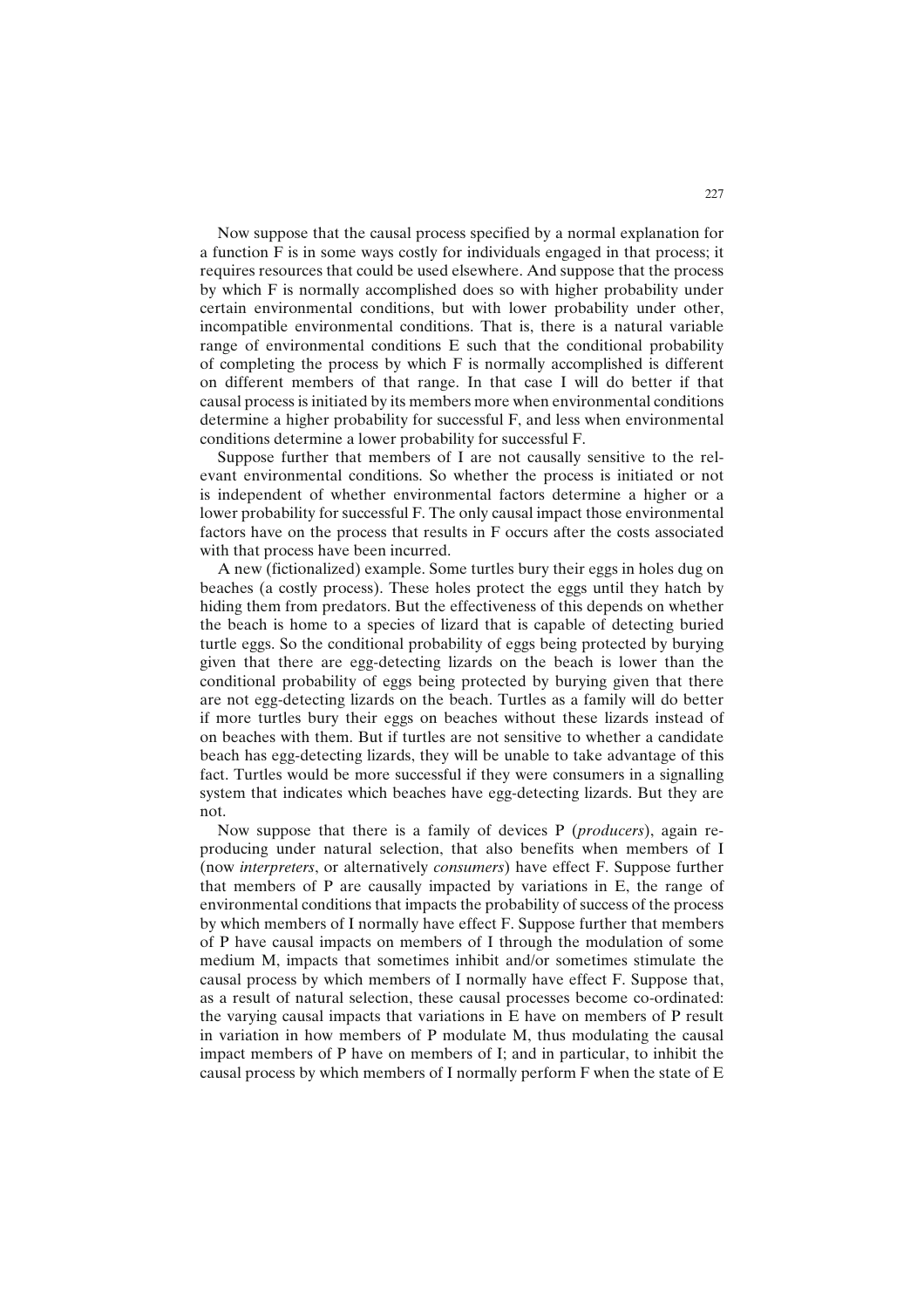determines a lower probability of success and/or stimulate that causal process when the state of E determines a higher probability of success.

Another example (much simplified). Human ovaries (I) have as function to bring an egg to maturity at a certain point in a woman's menstrual cycle. Ovaries that bring an egg to maturity at the correct point lend to the success of all other organs in a woman that has such ovaries. Pituitary glands (P) are one such organ. Pituitary glands, unlike ovaries, are immediately sensitive to variations in the level of GnRH—gonadotropin releasing hormone—produced by the hypothalamus  $(E)$ .<sup>1</sup> When the concentration of GnRH is sufficiently high, the pituitary gland secretes LH—lutenizing hormone—which (through several intermediates) stimulates the ovaries to bring an egg to maturity. This process has been carefully calibrated by natural selection. The varying causal impacts that variations in levels of GnRH have on pituitary glands result in the pituitary gland introducing different volumes of LH in the bloodstream, thus modulating the causal impact pituitary glands have on ovaries; and in particular, to stimulate the causal process by which ovaries bring an egg to maturity when the volume of GnRH secreted by the hypothalamus determines a higher probability of success.

How could this natural selection occur? For teleosemantic content to arise, it must be a result of members of I (ovaries), in being impacted in variable ways by members of P (pituitary glands) through the modulation of M (LH), doing better at performing F (bringing eggs to maturity at the correct point). That is, the causal impacts members of P have on members of I through modulation of M must improve the ability of members of  $I$  to  $F$  in a range of environmental conditions (across variations in the volume of GnRH). And the benefits to P must depend on the success of members of I in performing F. That way we can have the selection of a *signalling system*: the variation of some medium (M) by the producers of a sign (members of P) that has variable impact on consumers of the sign (members of I) such that how the producer varies the medium improves the success of I, which in turn improves the success of P, which in turn keeps that system of variations in M being reproduced and *stable*. That system of variations will continue to be reproduced because members of P that (unilaterally) respond to variations in the relevant environmental conditions by modulating M in some manner other than according to the historically established pattern will be selected against, as will members of I who unilaterally cease to respond to the form of M in accord with the historically established pattern. And that system of modulations of M—that system of signals—is in fact itself being selected.

In a signalling system, the most proximate normal explanation for how members of I perform the functions that keep the system of signals being stably reproduced will appeal to the historical pattern of relationships between modulations of M and variations in E. Remember that a normal explanation

228

<sup>1</sup>By *immediate* I mean that GnRH acts directly on cells in the pituitary. All biologically useful causal impact of GnRH on ovaries is mediated by the impact of GnRH on the pituitary.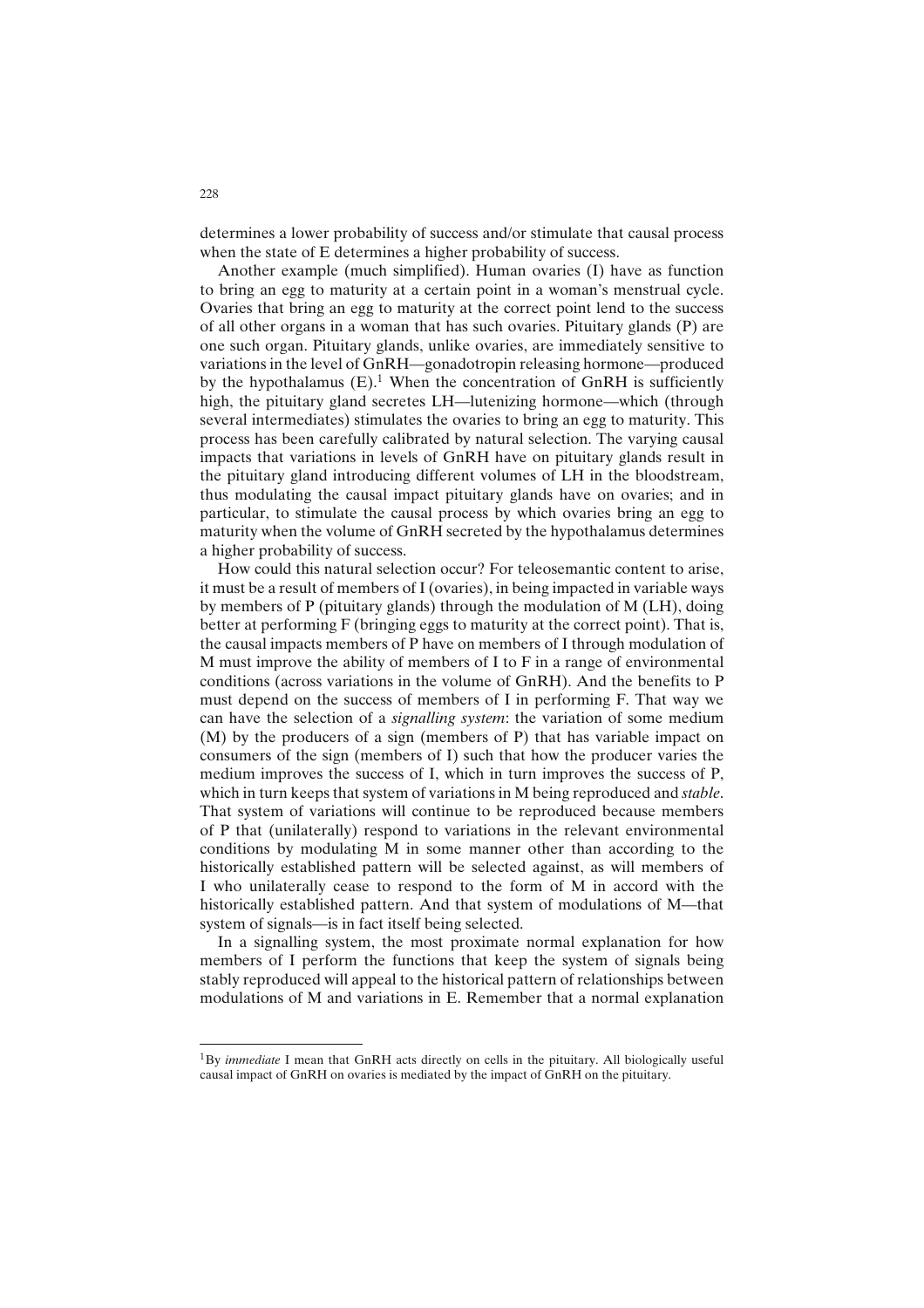for how members of I perform F is a general explanation for how members of I most often in fact performed F on actual past occasions of success. In order to do so, the normal explanation will need to appeal to a generalization over actual cases of past success that describes how variations in the medium co-varied with variations in some variable range of environmental conditions and accordingly adjusted the behaviour of members of I, contributing causally to their successful performance of F. This generalization can be described by a mathematical function that pairs (in the first instance) sets of actual values that the modulable elements of M took on the normal occasions with actual values that the relevant variable range of environmental conditions took on those same occasions. These mathematical functions are called *mapping functions*.

The content of a signal is one of the environmental conditions that must obtain if the interpreter of the signal is to perform its functions in accord with a normal explanation. But there are many such conditions, and not all are the content of the signal. The privileged environmental condition is the one that is a member of E, of the variable range of conditions such that it is a function of producers in the signalling system to produce signals that covary with variations in that range. It is the state of affairs that that modulation of the medium is mapped to by the mapping function for the system.

Mapping functions may be disjunctive and/or irregular. Speaking of mapping functions Millikan writes, "Isomorphisms can be defined by functions that are as bizarre, as gruelike, as you please" (Millikan 2004, p. 84). In the next paragraphs I describe first how signalling systems whose mapping functions are projectable display productivity. Then I will describe the more limited productivity signalling systems display when their mapping functions are gruelike.

Suppose that the generalization that must be appealed to in giving a normal explanation for how consumers perform those of their functions that keep the signalling system being stably reproduced is underwritten by a natural regularity, such that variations in the signal map variations in environmental conditions in accord with this natural regularity. Natural regularities project. Consequently, the mapping function will pair not only actual historical modulations of M with environmental conditions that must obtain if interpreters are to perform their proper functions normally, but also modulations that have not been produced before. For example, a honey bee, returning from a good source of nectar, performs a dance on the honey comb that should correspond to the location of nectar found. In addition to the time and place of the sign, the dancing bee can modulate the axis of the dance relative to the vertical of the honey comb, the speed of the dance, and the intensity of the dance. These latter elements correspond to variations in the direction of resources, the distance of the resources, and the abundance of the resources, respectively. To focus on one variable element of the dance: as orientation off the vertical axis of the honeycomb changes, the direction where nectar must be if interpreters are to perform all relevant functions in responding to the dance changes accordingly. This portion of the mapping function is specifiable by a projectable rule: if the orientation of the dance is  $x<sup>°</sup>$  off the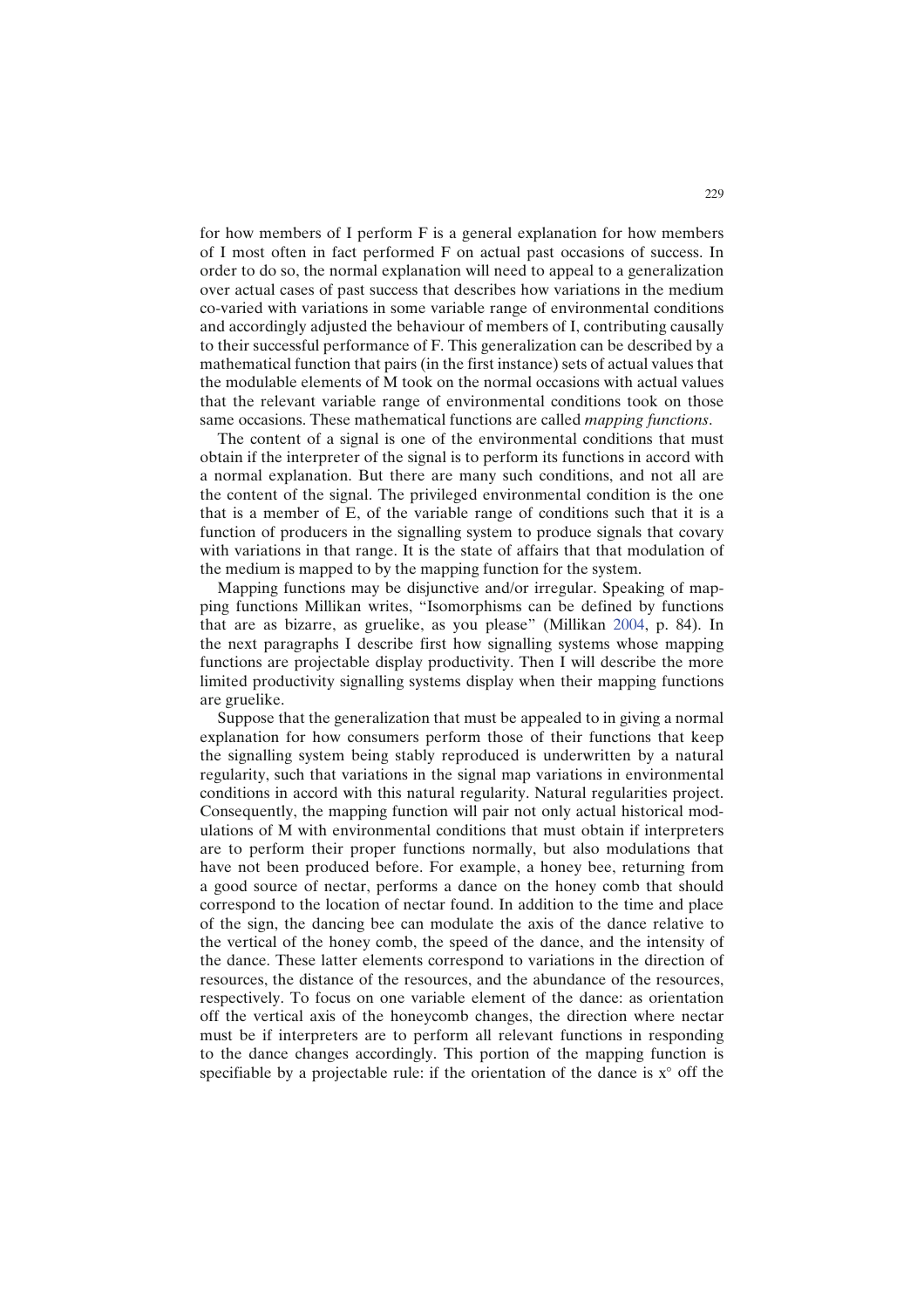vertical axis of the honeycomb, there should be nectar  $x<sup>°</sup>$  off the line from the hive entrance to the sun. It may be the case that not every angle off the vertical has a historical instance; for example, perhaps no dance 42◦ off the vertical has ever been danced. Still there is a proper response to a dance 42° off the vertical, because the normal explanation for how bees should respond to dances appeals to a projectable rule that determines, for any orientation of the dance, a corresponding direction of nectar. Thus projectable rules ensure that novel signals can have mapping conditions, that there can be signals that map states of affairs that have historically played no causal role in explaining the success of the system.

Irregular, nonprojectable mapping functions can also enable the interpretability of novel signs, though in a more limited way. The speed of the bee's dance correlates with the distance of resources found. This is projectable; faster dances correlate with nectar at shorter distance. But let's pretend the rule that the normal explanation appeals to is irregular: if speed is 1 cm/s, nectar should be 10 m away; if speed is 3 cm/s, nectar should be 5 m away; if speed is 3.5 cm/s, nectar should be 15 m away; and so on for 15 or 20 different speeds. In order for a normal explanation to appeal to such an irregular rule, there must be an actual historical instance of a dance for each speed of dance in the domain of the mapping function. And the mapping function must pair speeds that dances actually took on normal occasions with distances where nectar was on those same occasions, where the fact that there was nectar at those distances contributes to explaining why bees that displayed exactly that pattern of responses to dance-speeds were successful.

In this example, dances with novel speeds are not interpretable by normal mechanisms, though dances with novel orientations are. Still, novel combinations of non-novel speeds with orientations and intensities are novel, interpretable dances. For example, perhaps there has never been a bee dance with orientation 42◦, speed 3 cm/s, and intensity x, even if there has been a historically normal dance with orientation 42◦, another with speed 3 cm/s, and yet another with intensity x. The novel dance will be interpretable, even though the mapping function that relates speeds to distances is nonprojectable. Most of the correspondences found in natural languages are of this more limited sort (Shea 2012; Millikan 2012).

I conclude this section with two examples that may clarify the purpose of Millikan's apparatus. A central virtue of teleosemantics is its ability to account for false representation as well as representations that are true by accident. Beavers signal predators to other beavers by slapping their tails sharply on water. Suppose a beaver is scared by a falling branch and slaps its tail on the water when there is no predator nearby. The mapping function for the tail slap requires that the time and place of the tail slap co-varies with the time and place of a predator. A signal is false if and only if it is produced and the state of affairs that it maps does not obtain; so the tail slap in our example is false.

On the other hand, no most proximate normal explanation for how consumers perform a function that keeps the system of tail-slaps stable needs to appeal to the antecedent causes of covariation between tail-slaps and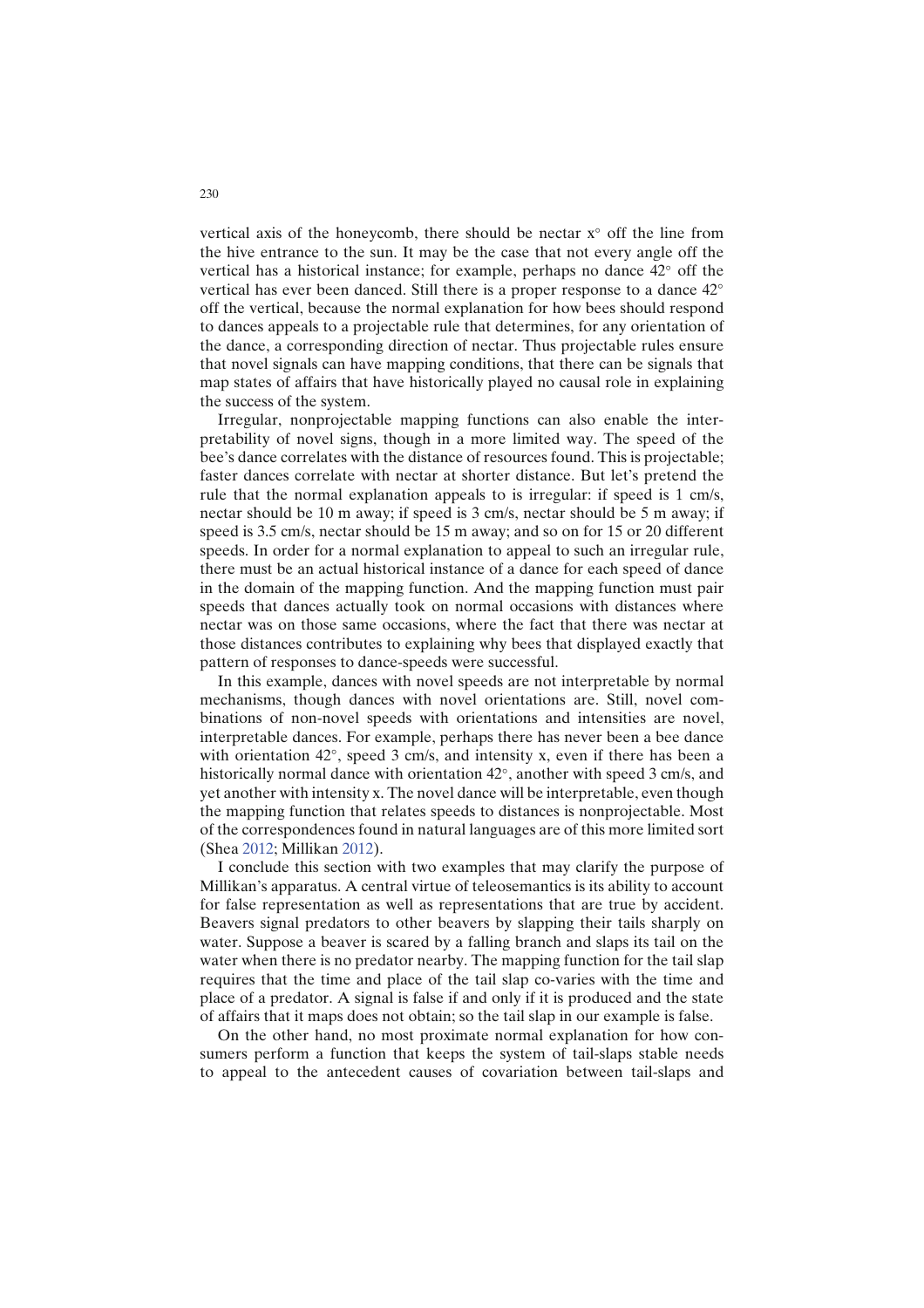predators, though the most proximate normal explanations for some of those functions will appeal to the fact of covariation. So if a beaver is scared by a falling branch and slaps its tail on the water when there is an undetected predator nearby, then consumers that respond to the slap by diving under water perform the function of predator avoidance in accord with a fully normal most proximate normal explanation. The sign is true, but true by accident. The difference between an accidentally true sign and a nonaccidentally true sign lies on the production side: the most proximate normal explanation for some functions of producers that keep the system of tail-slaps stable requires that perceptions of predators cause producers to slap. In this example, the producer's functions in signal producing are performed, though abnormally. The relevant consumer functions are performed normally.

#### **Response to Plantinga's Arguments**

Millikan's account of productivity lets us address Plantinga's concerns. Again, I agree that a signalling system whose only type of signal was 'God does not exist,' whose only variable aspects were the time and place of utterance, and where the variable system of environmental conditions that explains the success of the signalling system was God's nonexistence, could not develop. For there is no behaviour on the part of interpreters that will be more successful depending on which environmental condition (God's nonexistence) from the range of possible variants is actual. There is no range of possible variants. God, existent or not, does so invariantly. However, richer signalling systems that include 'God does not exist' as a token can develop, if we have a broader range of variable aspects of the sign, and a corresponding broader range of variable aspects of the signifieds.

There are broad differences between simple signalling systems like tail-slaps and human languages. Some of the differences are spelled out in Millikan (2005). We don't need to go through them here; it will suffice to see some of the respects in which 'God does not exist' is part of a system that is richer than the beaver's system. In addition to the time and place of its production, producers in this signalling system can modulate the subject of the sign, replacing 'God' with 'Santa Claus' or 'Saint Christopher' or 'phlogiston' or 'George Bush'. And they can modulate whether the sign involves negation or not: they can say 'Phlogiston exists' or 'Saint Christopher doesn't exist'. The signalling system may include a great deal more variability still. We can neglect that additional variability for now. What matters is that a signalling system with just this degree of variability could arise, and could include  $'N'$ , a sign that is true just in case God does not exist. There being an adaptive response to N is not a necessary condition on the existence of such a signalling system, as long as there are adaptive responses to sufficiently many other members of the signalling system to result in the selection of a rule-bound (though the rule may be nonprojectable) relation between variations in the form of the sign and variations in the form of the environmental condition that must obtain if the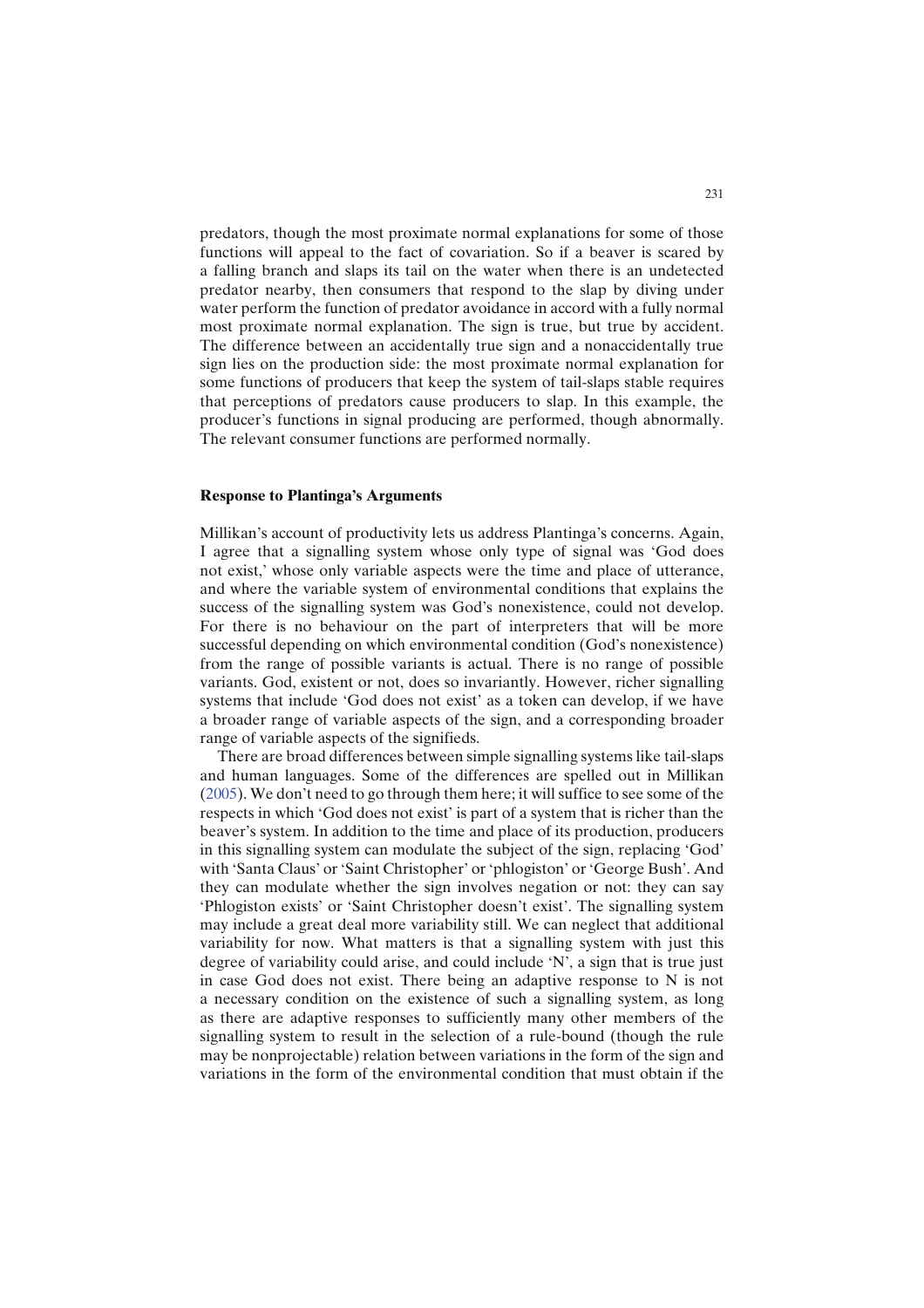consumer of the sign is to perform its proper functions normally, and as long as N is a modulation in the domain of the mapping function for the signalling system.

Can the state of affairs that God does not exist be necessary for consumers of the sign N to perform their proper functions by the normal mechanism? Millikan argues at length that it is. She claims that the function of nonexistence claims is to cause the deactivation of a concept, to get hearers to stop wasting their time trying to use that concept to identify things. Similarly the function of existence claims is to cause the activation of a concept, as that concept will help hearers identify things. Details of this account are found in Millikan (2000) and Millikan (1984a, chapter 12).

Moreover, that God doesn't exist, though a necessary condition on consumers of 'God doesn't exist' performing all proper functions in accord with a normal explanation, need not provide any benefits for consumers of 'God doesn't exist'. As long as following the rules established by the selection of the entire signalling system pays off for the consumer and thereby for the producer often enough, there can be a sign that means that God doesn't exist, and it might be true, even if consuming tokens of 'God doesn't exist' never provides any useful benefits to their consumers.

And finally, the invariance of God's existence or inexistence causes no problems for the teleosemanticist, if the signalling system that contains 'N' is sufficiently articulate. For it is various tokens in a signalling system that must covary with variations in a variable range of environmental conditions, not tokens of the same signal 'N' that must covary with variations in the enironmental condition that 'N' maps. Millikan argues that existence and nonexistence claims are signs of relationships between words and the world or between words and other words (Millikan 1984a, p. 203). For example, the environmental condition that must obtain if consumers of 'George Bush exists' are to perform their proper functions normally is that the name 'George Bush' has a referent. 'George Bush exists' is subject to transformations: we can replace the subject with 'Don Quixote' or with 'Calamity Jane' or with 'God'; we can negate the sentence, and much more. Each of these transformations corresponds to transformations of the environmental condition that must obtain if consumers of the transformed sentence are to perform their functions normally. Each environmental condition that results from such a transformation is a member of a variable range of environmental conditions. It is this range that must be variable. The invariance of God's existence or nonexistence is not relevant.

So, on Millikan's theory, if a signalling system is sufficiently articulate, it may contain a signal whose truth condition is that God does not exist. So contra Plantinga's argument, if T (teleosemantics) were true, there could be a belief that that God doesn't exist. So the conjunction (T&N) can be rationally believed, and so T is an admissible defeater-deflector.

It has been objected that 'God does not exist' could be a necessarily true or false claim about an entity that exists outside our natural environment, as are mathematical claims such as "There is no highest prime number".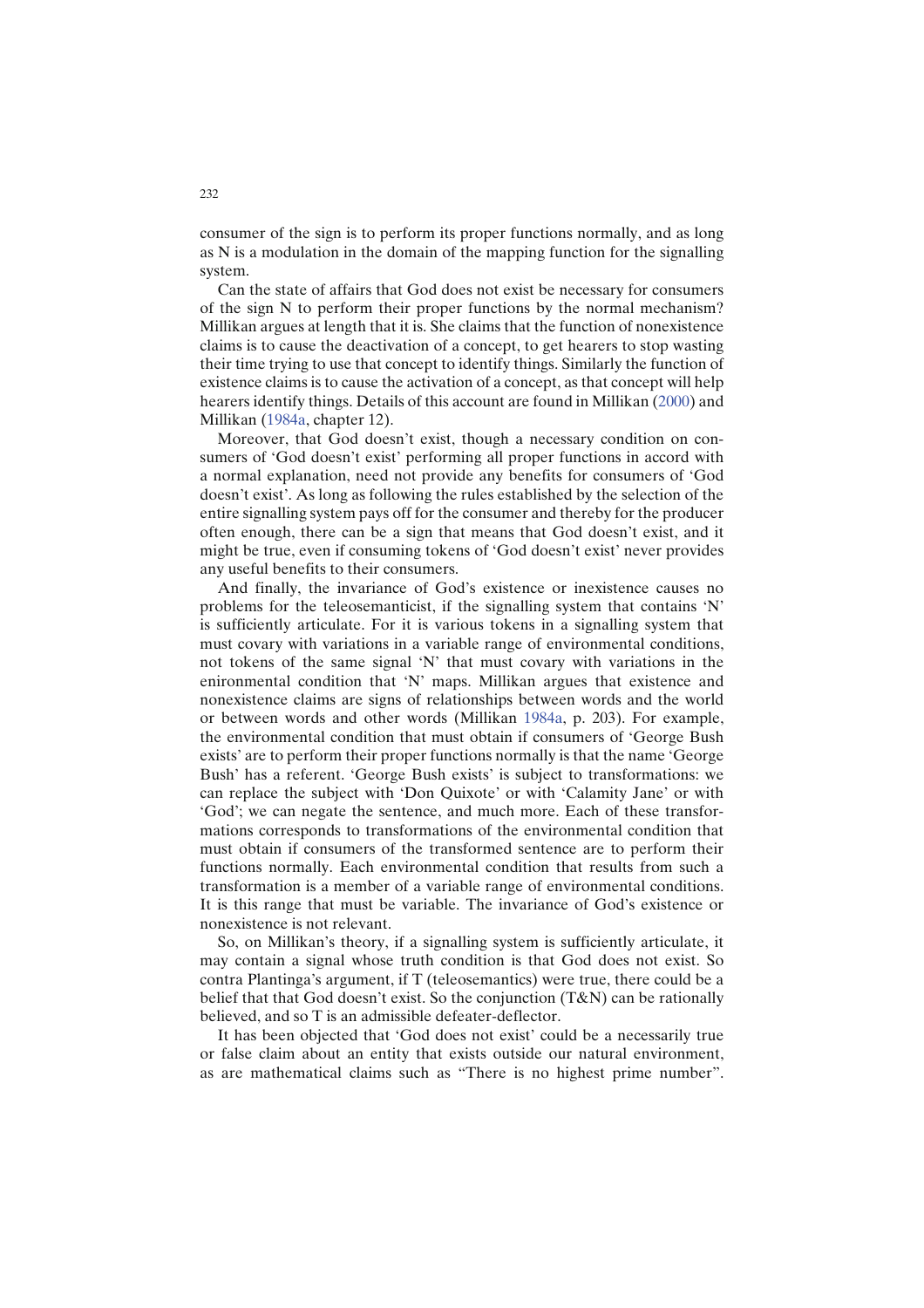Whether teleosemantics can explain the content of mathematical statements is an interesting and open question too intricate to enter into here. But if teleosemantics cannot explain the content of mathematical statements, then it could also have trouble with 'God does not exist' when this is also understood as a claim about an entity that exists outside of our natural environment.

Millikan discusses similar issues in Millikan (1995, 2006). However, even if her responses there are inadequate, this issue raises no problem for the strategy of this paper. For Plantinga characterizes naturalism not as the proposition that God does not exist, but as the logically weaker proposition that either God does not exist, "...or if there is [a God], this being plays no causal role in the world's transactions" (Plantinga 2011, p. 435). So to argue that teleosemantics can't capture the content of 'God does not exist' because God exists only outside the natural environment concedes naturalism as Plantinga defines it. On the other hand, if God does play a causal role in the world's transactions, then this being is not the sort of being that raises challenges for the teleosemanticist. So my position may be qualified: if teleosemantics is true, either there can be a belief whose content is that God does not exist, or else God plays no causal role in the world's transactions.

# **Is T An Adequate Defeater Deflector?**

In this section we will see that  $p(SEN&E&T)$  is low. As a result, Plantinga's argument (presented in the second section of this paper) cannot be extended to show that  $p(R|N&E&T)$  is low. Then we will see that we cannot establish that  $p(R|N&E&T)$  is high. I then offer a premise S, acceptable to the teleosemanticist, such that  $p(R|N&E&T&S)$  is high.

If T is true, a belief is a member of a signalling system that mediates between two families of reproducing devices. The members of the family of belief interpreters are variously impacted by beliefs to generate action (in conjunction with other beliefs, desires, and so on); members of the family of belief producers modulate beliefs so that those actions are more effective given variations in some variable range of environmental conditions. The mechanisms that produced a given belief caused it to have the NP properties it has because those mechanisms have a selectional history of causing beliefs with NP properties that cause interpreters to (interact with other mental states and thereby) act more effectively, as a result of the historical covariation between variations in the form of the belief and variations in some variable system of environmental conditions. The content of the belief is a consequence of this selectional history. (Again, the content of a given signal is one of the environmental conditions that must obtain if the consumer of the sign is to perform its functions in the normal way, and in particular, the environmental condition that is an element in the variable system of environmental conditions such that it is a function of the producer to make the signal covary with variations in that variable system of environmental conditions.) As a result, Plantinga's premise that "a given belief...would have had the same causal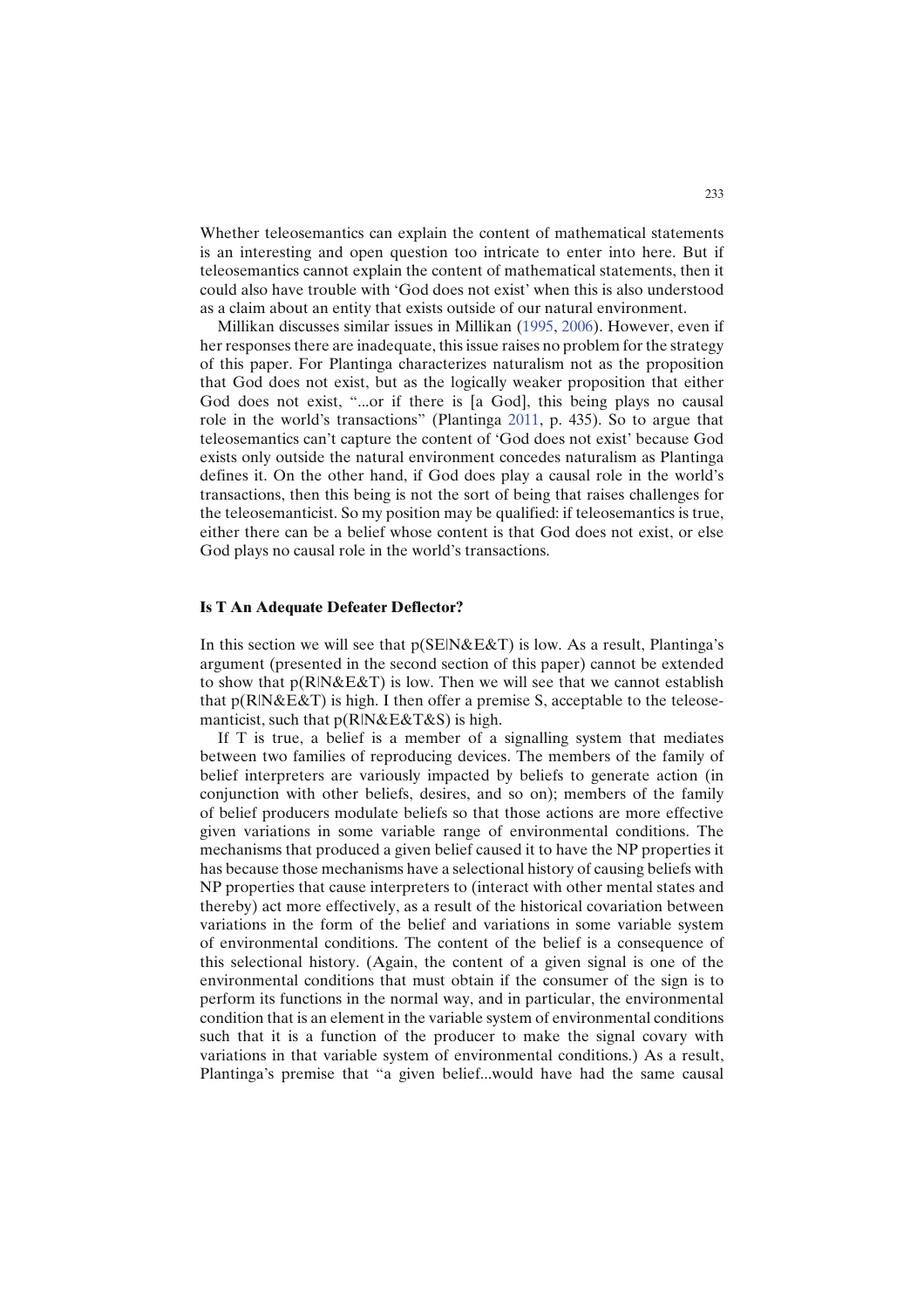impact on behavior if it had had the same NP properties, but different content" (p. 436) is false. The content property of a belief is determined by the historical properties of the signalling system. So if a belief had had the same NP properties but a different content, the signalling system of which the belief is a member would have to have had a different history.<sup>2</sup> But then, if the signalling system had had a different history, it's very unlikely that signals in the signalling system would have had the same effects: the devices that are effected by the signalling system would have evolved to respond to signals in different ways. To use the jargon of possible worlds, the closest worlds where a belief has the same neurophysiological properties and different content is a world where the devices that respond to beliefs are different. So if a belief had had the same NP properties but a different content, it would have had a different causal impact on behaviour.

So  $p(SEN&E&T)$  is low. So there is no argument that  $p(RIN&E&T)$  is low. But can the teleosemanticist ensure that  $p(R|N&E&T)$  is high?

First, it is clear that no low value for  $p(SE|N&E&T)$  in the equation below is on its own sufficient to determine a high value for  $p(R|N&E&T)$ . In the equation:

$$
p(R|N&E&T) = [p(R|N&E&T&SE) \times p(SE|N&E&T)]
$$

$$
+ [p(R|N&E&T& \sim s&E) \times p(\sim s&E|N&E&T)]
$$

if p(SE|N&E&T) is close to 0, p(R|N&E&T) is low if p(R|N&E&T&∼SE) is. If  $p(SEN&E&T)=0$ , the equation reduces to:

$$
p(R|N\&E\&T) = p(R|N\&E\&T\&\sim SE)
$$

Nothing yet said ensures that p(R|N&E&T&∼SE) is high.

Moreover, the truth of (N&E&T) is consistent with the falsity of R. If teleosemantics is true we know that, historically, enough beliefs were true relative to the strength of the consequences of error that continuing to respond to our beliefs in the normal way is a better strategy than unilaterally changing to any alternative. Consumers of signs in a teleosemantic system cannot improve their expected payoffs by unilaterally changing their pattern of responses in the signalling system. This can result in signalling systems such that consumers respond to signals in a way that maximizes expected value even though signals are unreliable. For example, beavers have quite unreliable predator-detecting mechanisms. These mechanisms most often cause representations of predators nearby—and induce diving under water—when there are no predators nearby. But the mechanisms persist because the costs of responding to false representations of predators nearby by diving under water are sufficiently low, given the proportion of false representations, and the benefits of responding to true representations of predators nearby by diving under water are sufficiently high,

234

<sup>2</sup>We are here forced to reckon with *backtracking* counterfactuals, as described by Lewis (1979).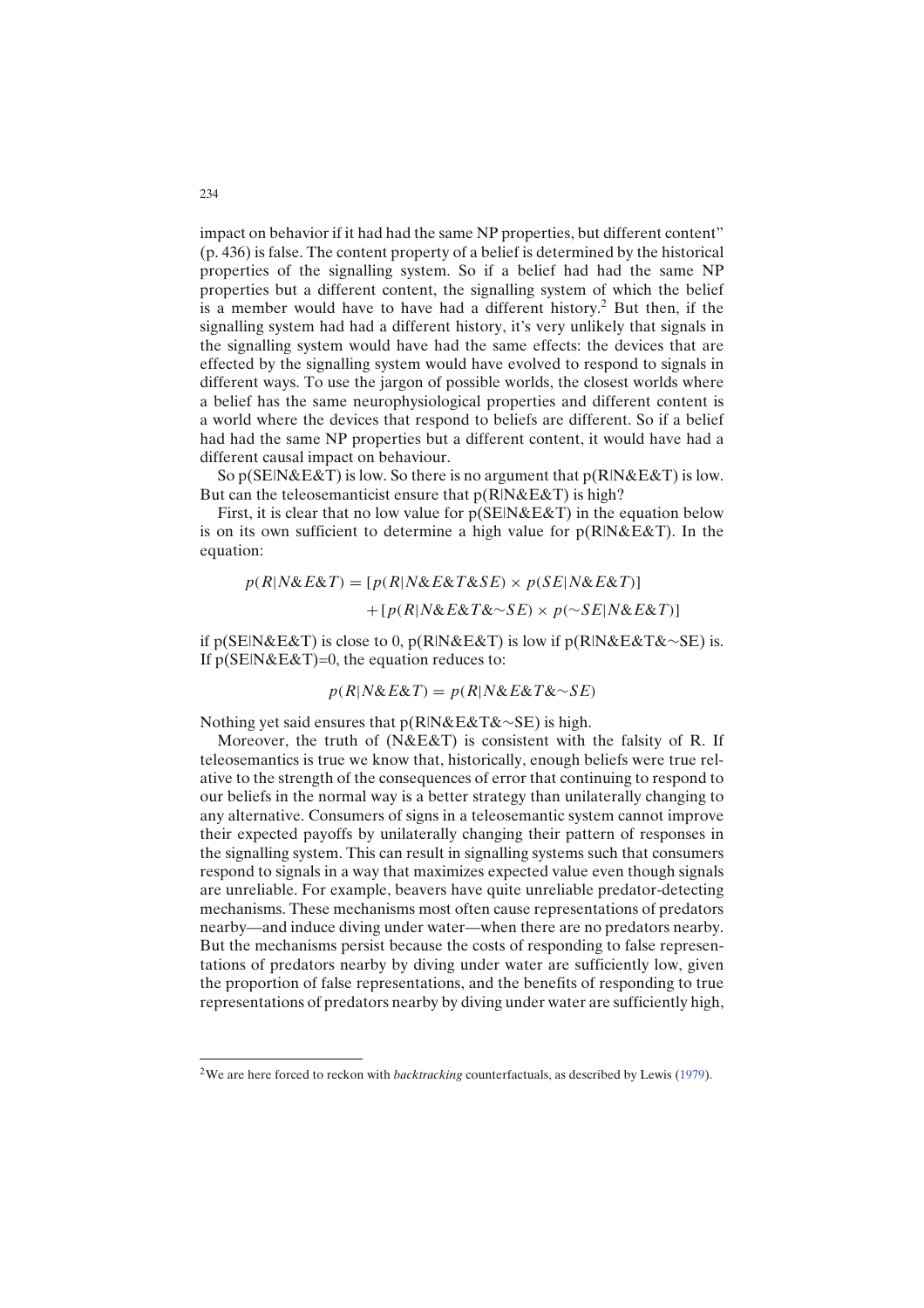given the proportion of true representations. Responding to a given signal with predator avoiding behaviour is a better strategy—has higher expected value than any other available strategy, even though the probability that the signal is false is greater than the probability that the signal is true.

This establishes that  $p(R|N&E&T&X)$  is low, where X is the proposition "responding to false representations as though they were true has low costs and responding to true representations as though they were true has high benefits". Of course it is still possible for reliable signalling systems to arise when payoffs are arranged as described by X. But such signalling systems tend to be unstable, for if producers manage to generate a few extra true representations at the cost of not too many extra false representations, the value of the whole system increases. As the difference between the cost of responding to false representations as though they were true and the benefit of responding to true representations as though they were true broadens, the number of extra false representations that are worth generating if they bring along even one true representation increases.

If beavers were sufficiently reflective, or if humans had belief-generating mechanisms that shared this feature of unreliability, then they (we) would have to admit, for any belief generated by the system, that it was unlikely to be true. So on Plantinga's view that belief is defeated.

Millikan's position on knowledge is spelled out in detail in Millikan (1984b). She argues that a belief counts as knowledge when it is produced by a beliefproducing mechanism that is performing its proper functions in its normal conditions. On this account some of the outputs of unreliable mechanisms can still count as knowledge. But I won't engage in that debate here. Rather, I will offer an admissible proposition S that the teleosemanticist may accept such that  $p(R|N&E&T&S)$  is high. (T&S) is an admissible, adequate defeater deflector. So not only is Professor Plantinga's argument for P2 flawed; P2 is false as well.

Before proceeding I want to set aside two sceptical challenges. I will argue that (N&E&T&S) provides a reason to accept R. The classical sceptic may challenge that this is subtly circular: if the goal is to show that our cognitive faculties are reliable, we cannot accomplish that goal by offering an argument. For any such argument, one way or another, will need to assume that our cognitive faculties are reliable.

I am not concerned here to address the classical sceptical challenge. As Plantinga notes, the classical sceptical worry traps anyone who needs an argument for the reliability of her cognitive mechanisms (Plantinga 1993, p. 236–237). He points out that the non-naturalist "cannot sensibly *argue* that in fact our beliefs are mostly true" (p. 236). But the non-naturalist is not compelled to doubt the reliability of her cognitive mechanisms anyway; and classical sceptical arguments that we should doubt the reliability of our cognitive mechanisms do not compel the naturalist to doubt the reliability of her cognitive mechanisms any more than they compel the non-naturalist to do so. With respect to the classical challenge, naturalist and non-naturalist are in the same boat.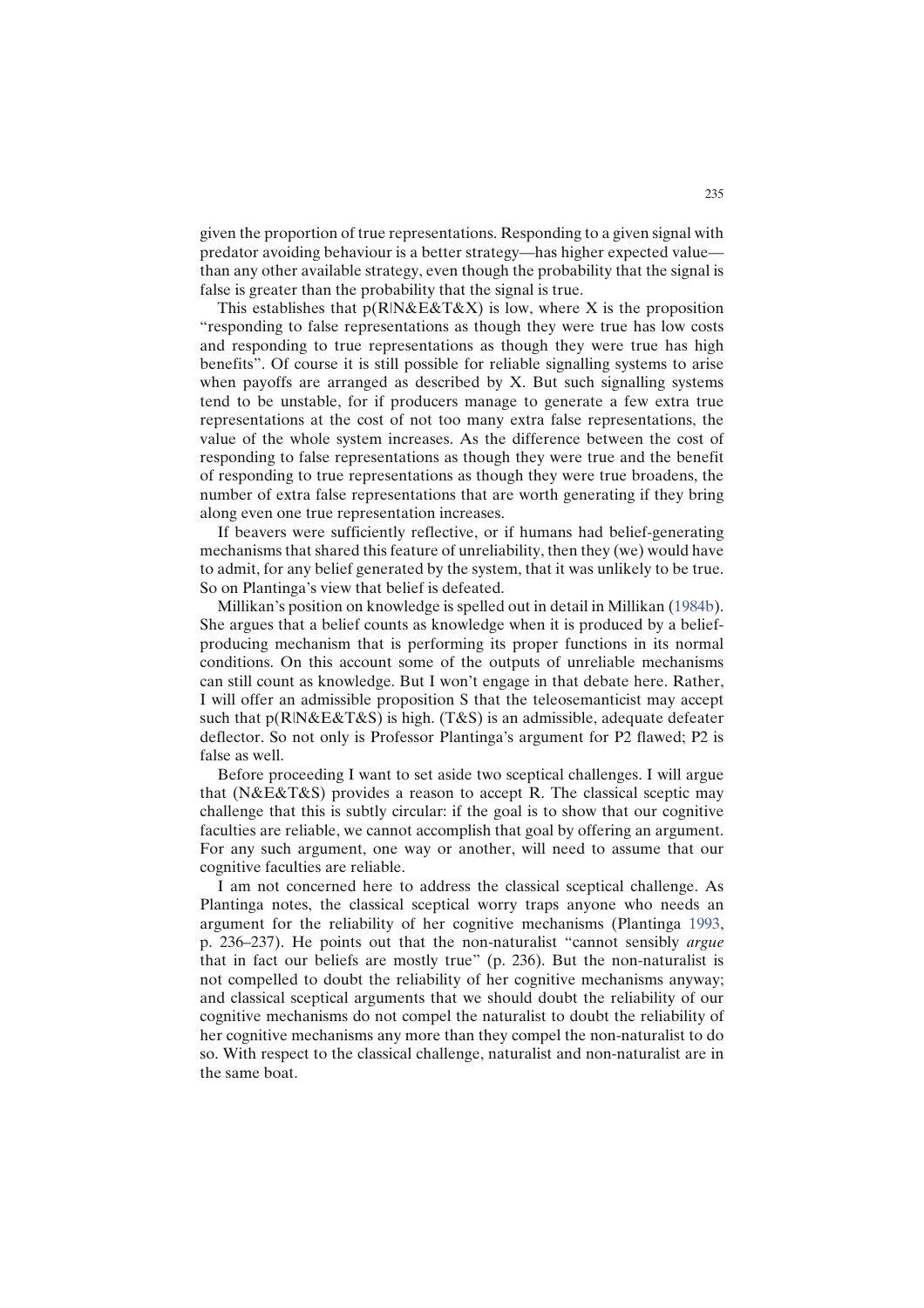But there is a subtler sceptical challenge. The first premise of the EAAN provides the naturalist, but not the non-naturalist, with a special reason for doubting the reliability of her cognitive faculties. Plantinga's sceptical challenge arises only once it has been established that  $p(R|N\&E)$  is low, and only arises for those who accept N and E. Thus the non-naturalist is exempt from Plantinga's sceptical challenge.

If the naturalist needn't accept that  $p(R|N\&E)$  is low, then she is exempt from Plantinga's sceptical challenge. In arguing that  $p(R|N&E)$  is low, Plantinga appeals to the premise that  $p(SE|N&E)$  is high. He establishes this by arguing that "a given belief...would have had the same causal impact on behavior if it had had the same NP properties, but different content" (Plantinga 2011, p. 436). Since the teleosemanticist rejects this conditional, she needn't accept P1. So the naturalist has been given no reason unshared with the non-naturalist to suspect that her cognitive faculties are unreliable.

I now offer an argument that our cognitive faculties are reliable. These arguments are not addressed to the classical sceptic, who will be unimpressed. They are addressed to she who, having noticed that teleosemantics admits of unreliable signalling systems, wonders whether teleosemantics only admits of unreliable signalling systems, or whether there are conditions under which teleosemantic signalling systems are usually reliable. Then we may check if these conditions hold for human cognitive faculties.

Teleosemantics guarantees that some proportion of tail-slaps are true. So there is some integer k such that for any set of k-many tail-slaps, the probability that one member of that set is true is high (the probability of drawing the ace of spades on one draw from a fair deck is low, but the probability of drawing the ace of spades at least once out of 70 draws from 70 fair decks is high). Moreover, any single tail-slap is unreliable, but if k-many beavers independently perform tail-slaps at the same time and place, the probability of error is lower. For it is unlikely that all k beavers are moved by different events to perform tail-slaps at the same time and place; it is more likely that their slaps are all or mostly all motivated by perceptions of the same state of affairs. But if they are all responding to the same state of affairs, as observed from different perspectives, then the probability of error is lower. Many kinds of misperceptions are ruled out. Not all of them, surely; perhaps k beavers may all be scared by the same large branch falling to the ground. But a falling twig, barely sufficient to scare one beaver by falling close to its head, is insufficient to scare several beavers at diverse locations.

The idea here, central to Millikan's theory, is that coherence is a test of truth (Millikan 1984a, chapter 18, 2000, chapter 7). "Highly consistent convergence of independent methods to the same judgements serves as strong testimony to the objective univocal sources of those judgements" (Millikan 2000, p. 103). Agreement in judgements about the same enduring state of affairs at different times, from different perspectives, through different media, using different tools or perceptual apparatus, correlates with the truth of that judgement. As Millikan writes, "...the primary evidence for our hold on the objective world is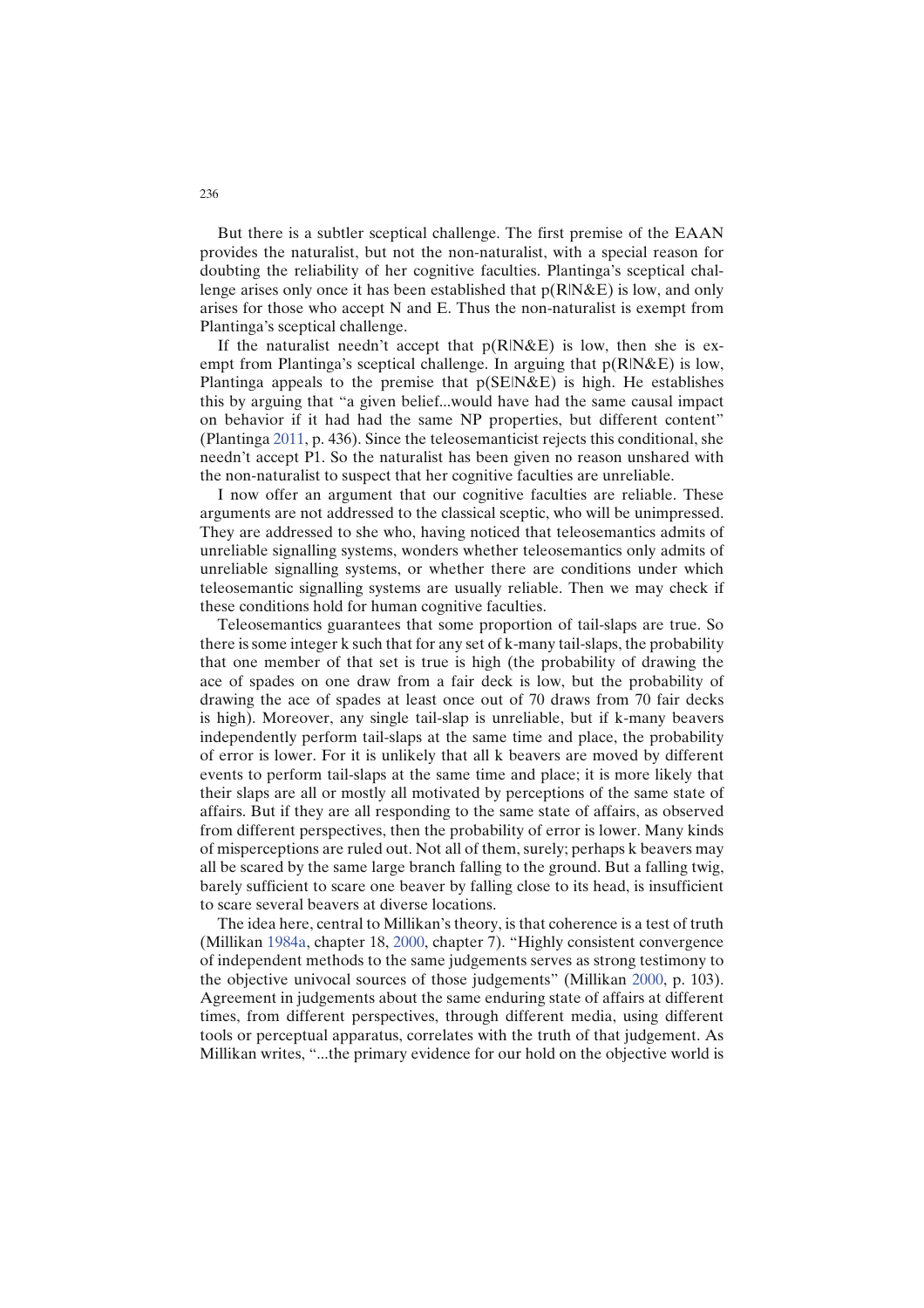that we do not find ourselves wanting to affirm and negate the same sentence" (Millikan 1984a, p. 308).

The vast majority of our perceptual beliefs in fact are checked many times over, and since we almost always find agreement amongst our judgements, we have good reason to think that most of those judgements are accurate. Almost never do I find that my chair, or my desk, or my shirt changes its colour, shape, or texture from moment to moment or encounter to encounter. Given that some of my judgements are true, and that almost all of them are coherent, we have a good reason to think that most of them are true. "There are, in most cases, many more ways for a sentence not containing the negative to be false than for it to be true. And when a whole fabric of agreeing positive judgement appears, covering a domain such as that of the colors and shapes of mundane physical objects, the evidence that we are mapping the same domain of affairs out there with our independent judgements, hence that each of us is mapping *a* domain of affairs out there with his or her judgements, is overwhelming" (Millikan 1984a, p. 309). So p(R|N&E&T&S) is high, where S is the proposition that the large majority of outputs of beliefs produced by our cognitive systems are checked many times over, at different times, from different perspectives, and through different perceptual apparatus and media, and we almost always find no contradictions amongst our judgements.

This makes (T&S) an adequate defeater deflector. So if (T&S) is an admissible defeater deflector, Plantinga's second premise is false. (T&S) does not entail R, either on its own or in conjunction with (N&E). It is possible, however minutely, that most of our double and triple and multiple checkings yield coherent but false results. It could be that our true beliefs are few and that these are all amongst those that do not cohere with the majority, or that our true beliefs are few and are all logically independent of the rest of our beliefs, so that they cannot create a contradiction. So  $(N&E&T)$  is consistent with ∼R. (N&E&T&S) is not obviously irrational. Perhaps it could be argued that (N&E&T&S) is subtly irrational. One reason for thinking so is Plantinga's sceptical challenge, which we have already set aside. I cannot offer a general argument that this combination of beliefs is rational.

### **Conclusion**

In this paper I have shown that Plantinga's reasons for rejecting Millikan's teleosemantics as a defeater deflector are misguided. His arguments do not recognize how novel signals can have mapping conditions, and hence how signals can map environmental conditions that have played no role in generating the success of the signalling system. Once T is properly described, we see that Plantinga's arguments do not show that T is inadmissible as a defeater deflector. We also find that T is not an adequate defeater deflector. But (T&S) is both admissible and adequate.